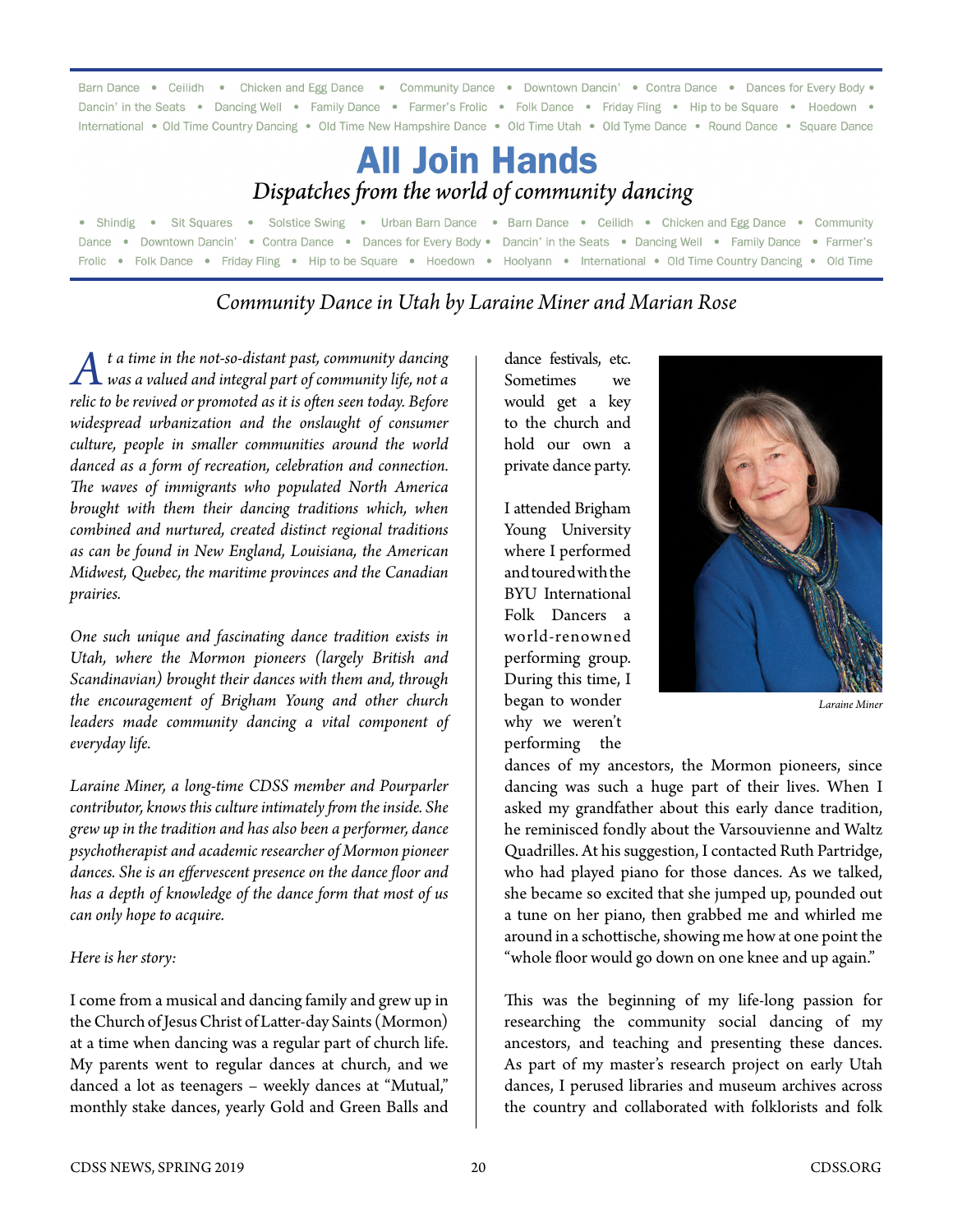musicians on the same path. I interviewed old-timers, musicians and callers, and, along the way, trained as a Dance/Movement therapist, which informs my day job as a social worker. In collaboration with Michael Hamblin and Utah State Folklorist Craig Miller, I collected more than 40 dances and published materials including music recordings, scores, and dance descriptions.

## History of Mormon Pioneer Dances

During the pioneer era of the mid-19th century, Utah was alive with community dancing. Everyone learned to dance, every third person was a fiddler, and you could dance almost every night of the week in the Salt Lake Valley. As colonies were being settled throughout the contiguous states of Idaho, Nevada, Wyoming, Arizona and Colorado, Brigham Young always sent a fiddler along with the craftsmen and homemakers. Community dancing served to lift the settlers' spirits and bond them together in a joyful way, easing the burden of the hard work of establishing a town.

In the 1980s when we were doing our research, community dances were still going strong in small rural towns like Oak City and Koosharem. We filmed a wedding and several festivals in small, rural hold-out communities where these dances are still a living tradition. However, even then we saw dances starting to disappear into the hearts and memories of the hometown musicians we met.

The Old-Time Utah dances that we found were mostly couple dances: Pattycake Polka, Varsouvienne, Twosteps and many different Schottisches, like the Heeltoe schottische and the Seven-step. Some of the round dances, like the Baltimore and Spat Waltz, were a combination of a waltz and a walking step. We found only two longways sets – Virginia Reel and Haste to the Wedding (aka Pop Goes the Weasel) – and one square, the Oak City Quadrille. Round dances in couples seemed the most widespread, since they require only two people and don't need a caller. We found no circle dances, except for Oh Johnny Oh and a version of Paul Jones called the Circle Two-Step.

Today there is still an amazing amount of dancing in Utah, but it is mainly performance and competitionoriented. Dance is no longer participatory or accessible to the average person. Craig Miller and I have had hopes that our field research into Old Time Utah Dances would

result in a revival of these wonderful old community dances. This revival has been happening in some parts of Utah, which is very gratifying. In the past years, I have held an Old Time Utah Dance Party series in various venues (barns, an historic church, a living history museum) and I have taught the dances to children in Utah schools and to various church groups. During this process, I've been most impressed by the way in which these dances bring people together in a celebration of collective joy. My purpose has become to create community and connection with dance, music and song—something that I feel has dropped out of our mainstream culture, where we have become so solitary and isolated. Yet, I believe that deep down inside we hunger for the "tribe"—a place where we are seen, heard, touched and cared for, a place where we can feel the oneness of moving, singing and laughing together, a place where talented musicians lift us right off our feet to express our joy. I have heard musicians say that the greatest compliment you can give them is to dance to their music.

In my day-job as a psychotherapist for children and families, I have learned that 60 percent of all children are insecurely attached to their parents. For this reason, I love seeing multi-generational families dancing together– moms dancing as one unit with their toddler; dads with a baby on their shoulders; older children dancing with their parents or grandparents. What better way for families and communities to bond than to play together by moving in synchrony to good music with good friends and family, creating a joyous sense of belonging and camaraderie.

That said, there are still barriers to creating a community dance in our modern culture. Venues are expensive, musicians expect to be paid, and dancers attend the occasional event where they dress up as a cowboy, hoot, holler for an evening and then go back to real life. Also, there is the wide-spread myth that real men don't dance.